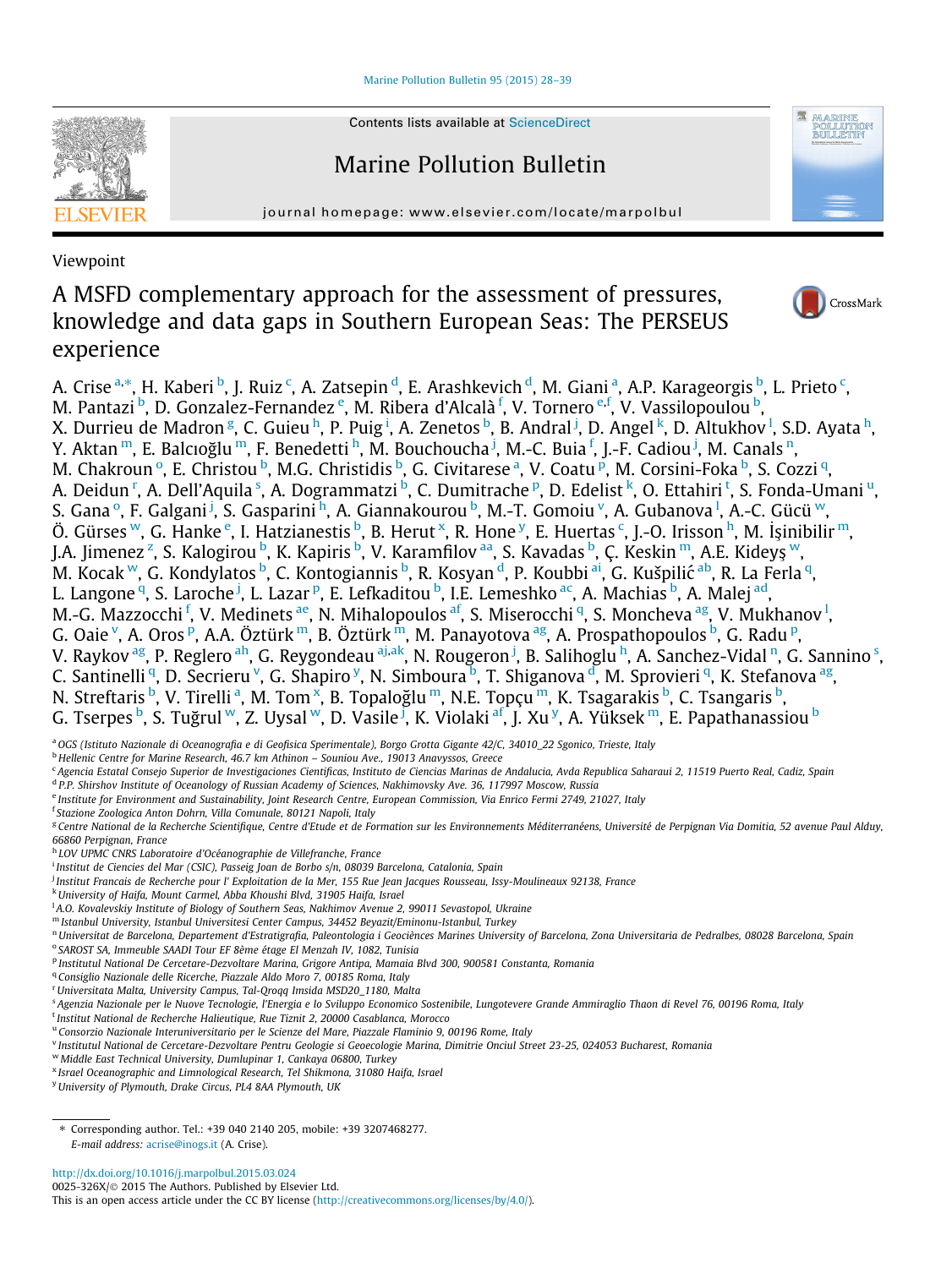<span id="page-1-0"></span><sup>z</sup> Laboratori d'Enginyeria Marítima, Universitat Politècnica de Catalunya, BarcelonaTech, c/Jordi Girona 1-3, Campus Nord ed D1, Barcelona 08034, Spain

aa Institute for Biodiversity and Ecosystem Research at the Bulgraian Academy of Sciences, 2, Gagarin Street, 1113 Sofia, Bulgaria

ac Marine Hydrophysical Institute, Ukrainian National Academy of Sciences, 2, Kapitanskaya Street, 99011 Sevastopol, Ukraine

ad Nacionalni Institut Za Biologijo, VecnaPot 111, 1000 Ljubljana, Slovenia

ae Odessa National I.I. Mechnikov University, Dvoryanskaya Str 2, Odessa 65082, Ukraine

af University of Crete, Panepistimioupoli Rethymnon, 74100 Rethymnon Kritis, Greece ag Institute of Oceanology, Bulgarian Academy of Sciences, Parvi May Str 40, 9000 Varna, Bulgaria

ah Instituto Espanol de Oceanografia, Corazon De Maria 8, Madrid, Spain

ai Unité Biologie des organismes et écosystèmes aquatiques (BOREA, UMR 7208), Sorbonne Universités, Muséum national d'Histoire naturelle, Université Pierre et Marie Curie, Université de Caen Basse-Normandie, CNRS, IRD; CP26, 57 rue Cuvier 75005 Paris, France

aj Center for Macroecology, Evolution and Climate, National Institute for Aquatic Resources, Technical University of Denmark (DTU Aqua), Kavalergården 6, 2920 Charlottenlund, Denmark

<sup>ak</sup> Fisheries Centre, 2202 Main Mall, Aquatic Ecosystems Research Laboratory, The University of British Columbia, Vancouver, British Columbia, Canada V6T 124

#### article info

Article history: Available online 16 April 2015

Keywords: Marine Strategy Framework Directive Southern European Seas Good Environmental Status Initial Assessment PERSEUS project

#### abstract

PERSEUS project aims to identify the most relevant pressures exerted on the ecosystems of the Southern European Seas (SES), highlighting knowledge and data gaps that endanger the achievement of SES Good Environmental Status (GES) as mandated by the Marine Strategy Framework Directive (MSFD). A complementary approach has been adopted, by a meta-analysis of existing literature on pressure/impact/knowledge gaps summarized in tables related to the MSFD descriptors, discriminating open waters from coastal areas. A comparative assessment of the Initial Assessments (IAs) for five SES countries has been also independently performed. The comparison between meta-analysis results and IAs shows similarities for coastal areas only. Major knowledge gaps have been detected for the biodiversity, marine food web, marine litter and underwater noise descriptors. The meta-analysis also allowed the identification of additional research themes targeting research topics that are requested to the achievement of GES. © 2015 The Authors. Published by Elsevier Ltd. This is an open access article under the CC BY license

[\(http://creativecommons.org/licenses/by/4.0/](http://creativecommons.org/licenses/by/4.0/)).

## 1. Introduction

The Marine Strategy Framework Directive (2008/56/EC, [European Commission 2008\)](#page-11-0) (MSFD) is one of the several legal instruments existing worldwide (Oceans Act in the USA, Australia or Canada; EC Water Framework Directive (WFD), National Water Act in South Africa, European Regional Sea Conventions etc.) that have been adopted in order to protect more effectively the marine environment. The MSFD requires that all EU Member States (MSs) take measures to maintain or achieve Good Environmental Status (GES) in their seas by 2020. It calls for an ''ecosystem-based approach'' whereby management of marine activities is expected also to protect and preserve the marine environment as a whole. The implicit assumption is that it should be possible, at the present level of knowledge on the functioning of the marine ecosystem, to determine how to keep the collective pressure of human activities within levels compatible with the preservation or restoration of GES. This in turn implies that human pressures should not exceed the capacity of the marine ecosystem to withstand human-induced changes, whilst enabling the sustainable use of the marine environment now and in the future (MSFD Article 1(3)).

MSFD is innovative under several aspects if compared with previous regulatory EC directives. Contrary to the WFD, which follows a ''deconstructing structural approach'', the MSFD follows a ''holistic functional approach'' identifying the set of 11 descriptors ([Table 1](#page-2-0)), which collectively represent the state and functioning of the whole system ([Borja et al., 2008, 2010\)](#page-11-0). The concept of GES sensu MSFD integrates physical, chemical and biological aspects, together with the services provided by ecosystems, including elements on the sustainable use of marine resources by society. Another difference is spatial overlapping between the MSFD and the WFD, which covers the coastal waters only (up to 1 nautical mile, except for chemical status, where 12-mile territorial waters are also included) making the MSFD a new challenge for environmental protection strategies for the open seas. The holistic view of MSFD is clearly reflected in the descriptors ([Table 1\)](#page-2-0) that, despite their qualitative or semi-qualitative character, address key requisites of a healthy ecosystem such as diversity, food web robustness, sustainable inputs of xenobiotic substances and biological immigration or physical perturbations.

The MSFD operational approach is based on marine regions and sub-regions according to geographical and ecological criteria, taking into account the trans-boundary nature of marine waters. EC Member States sharing a marine region or sub-region shall cooperate in developing their national marine strategies to ensure coherence and coordination (Art. 5.2, MSFD). Implementation of the MSFD is conceived as an adaptive process. It started with an analysis of the essential characteristics and current environmental status, following the requirement of Article 8 of the MSFD, i.e. to report on Initial Assessments (IAs). The IAs highlighted the ''predominant pressures and impacts (including human activity)'' on the environmental status, the economic and social impacts regarding the use of the marine environment and the cost of its degradation. To be effective, IAs and further actions foreseen by the implementation of the MSFD (the monitoring phase and adoption of proper mitigation measures), must be agreed with the stakeholders at transnational level and based on solid scientific knowledge. The effort required for producing IAs has been huge and there is general agreement that this is only the starting point of a longterm iterative process. Analysing the IAs reports, [Laroche \(2013\)](#page-11-0) and, later, [Palialexis et al. \(2014\)](#page-11-0) demonstrated that the available information was heterogeneous and incomplete. The methodological approaches were diverse and highly variable among countries depending on the descriptors selected (without common reference standards) and the assessments have been obtained from not significant data sets, as will discussed later in [Section 4.2](#page-7-0).

In relation to the Regional Sea Conventions (RSCs) in other European seas, OSPAR (for the North East Atlantic Seas) and HELCOM (for the Baltic Sea) are developing regional plans to improve adequacy and coherence in the implementation of marine policies. Efforts are dedicated to identify knowledge gaps and prioritize actions in relation to MSFD, using the outcome of the Initial Assessments performed by Member States, but also their own regional knowledge as described in draft documents (OSPAR

ab Institute of Oceanography and Fisheries, Seatliste Ivana Mestrovica 63, 21000 Split, Croatia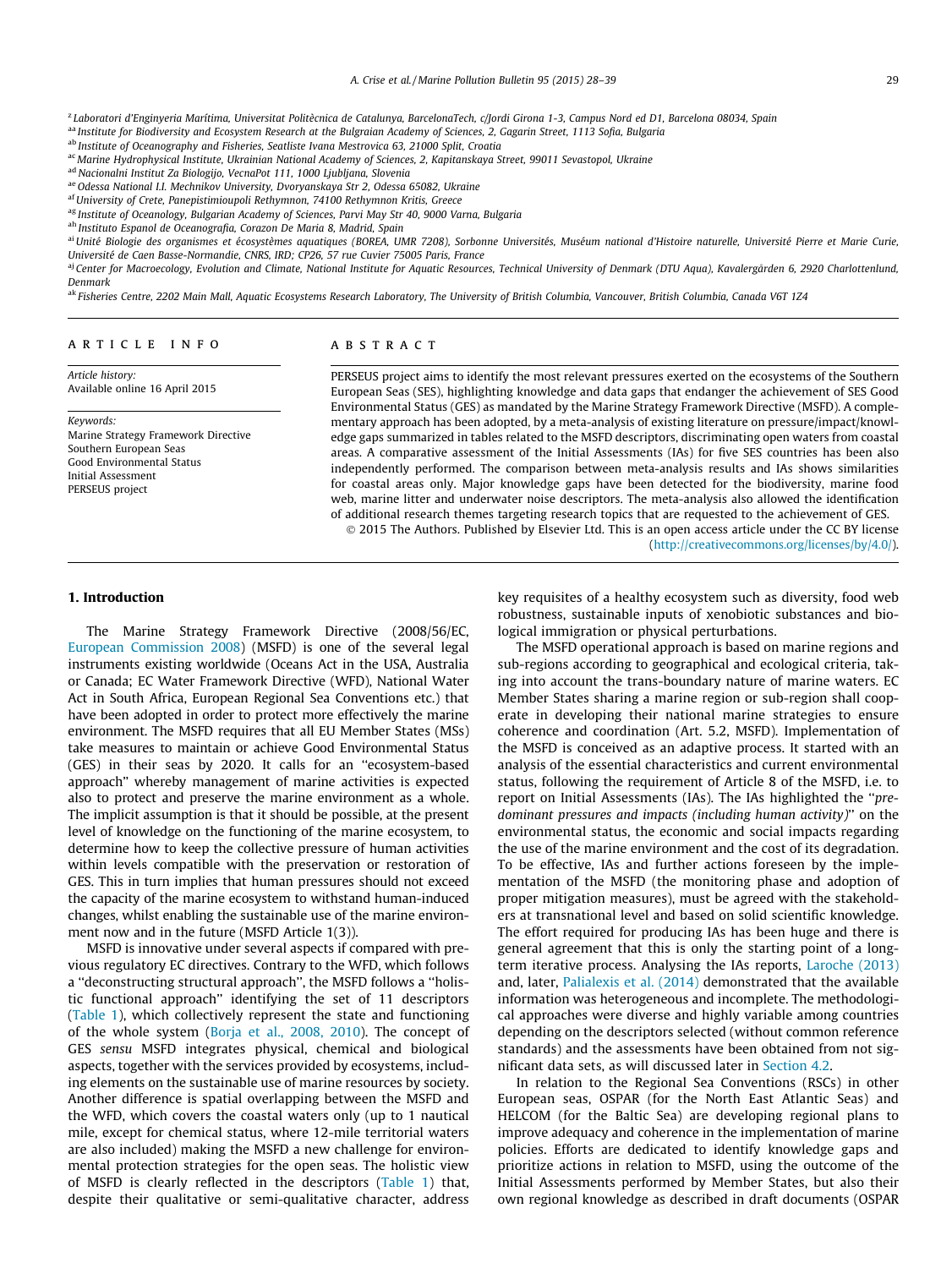<span id="page-2-0"></span>List of Descriptors as stated by the Marine Strategy Framework Directive (2008/56/ EC).

| Number | Nickname                                        | Descriptor                                                                                                                                                                                                                                                     |
|--------|-------------------------------------------------|----------------------------------------------------------------------------------------------------------------------------------------------------------------------------------------------------------------------------------------------------------------|
| 1      | <b>Biological diversity</b>                     | Biological diversity is maintained. The<br>quality and occurrence of habitats and<br>the distribution and abundance of<br>species are in line with prevailing<br>physiographic, geographic and climatic<br>conditions                                          |
| 2      | Non-indigenous<br>species                       | Non-indigenous species introduced by<br>human activities are at levels that do not<br>adversely alter the ecosystem                                                                                                                                            |
| 3      | Commercially<br>exploited fish and<br>shellfish | Populations of all commercially exploited<br>fish and shellfish are within safe<br>biological limits, exhibiting a population<br>age and size distribution that is<br>indicative of a healthy stock                                                            |
| 4      | Marine food webs                                | All elements of the marine food webs, to<br>the extent that they are known, occur at<br>normal abundance and diversity and<br>levels capable of ensuring the long-term<br>abundance of the species and the<br>retention of their full reproductive<br>capacity |
| 5      | Eutrophication                                  | Human-induced eutrophication is<br>minimised, especially adverse effects<br>thereof, such as losses in biodiversity,<br>ecosystem degradation, harmful algal<br>blooms and oxygen deficiency in bottom<br>waters                                               |
| 6      | Sea-floor integrity                             | Sea-floor integrity is at a level that<br>ensures that the structure and functions<br>of the ecosystems are safeguarded and<br>benthic ecosystems, in particular, are not<br>adversely affected                                                                |
| 7      | Hydrographical<br>conditions                    | Permanent alteration of hydrographical<br>conditions does not adversely affect<br>marine ecosystems                                                                                                                                                            |
| 8      | Contaminants                                    | Concentrations of contaminants are at<br>levels not giving rise to pollution effects                                                                                                                                                                           |
| 9      | Contaminants in fish<br>and other seafood       | Contaminants in fish and other seafood<br>for human consumption do not exceed<br>levels established by Community<br>legislation or other relevant standards                                                                                                    |
| 10     | Marine litter                                   | Properties and quantities of marine litter<br>do not cause harm to the coastal and<br>marine environment                                                                                                                                                       |
| 11     | Underwater noise and<br>other forms of energy   | Introduction of energy, including<br>underwater noise, is at levels that do not<br>adversely affect the marine environment                                                                                                                                     |

COMMISSION, 2014<sup>1</sup>; HELCOM, 2015<sup>2</sup>). Further, OSPAR benefits from the outcomes of FP7 STAGES project with regards to the work done on pressures and impacts by MSFD (OSPAR Science Agenda, OSPAR COMMISSION, 2014.<sup>3</sup>)

In parallel with the institutional activities of Member States, FP7 PERSEUS (Policy-oriented Environmental Research in Southern European Seas) provides an attempt to evaluate pressures exerted by human activities and natural processes, identifying their impacts on Mediterranean and Black Sea ecosystems, linking them to the MSFD descriptors, criteria and indicators. The ambition of this project is to identify the major pressures jeopardizing the environmental state of Southern European Seas (SES) and link them directly to possible impacts in a coherent and integrated manner. This assessment provides an evidencebased analysis of existing gaps in scientific knowledge in support of a strategy to fill them.

Two further elements differentiate the project strategy from MSFD IAs: the trans-national dimension (i.e. involvement of scientists from different countries, even beyond EU borders, in the evaluation process) and a knowledge synthesis strategy, meaning that the meta-analysis was not driven by the need to comply with MSFD indicators but by the intention to connect the descriptors to known mechanisms or to highlight knowledge gaps as regards the link. The knowledge synthesis strategy aims at distilling required information from data, refining the process from one level to the subsequent one [\(Fig. 1](#page-3-0)), as will be discussed further in this paragraph.

The process followed under the PERSEUS project has been inspired by a truly international vision, thanks to 55 member-institutions belonging to both EU and non-EU countries. This approach proved particularly beneficial for covering the first priority of this study (the retrospective analysis of existing data and knowledge), thus increasing spatial coverage, acknowledging sub-regional contributions, and aggregating a broader community aiming to tackle, in a coherent way, the trans-boundary effects of selected environmental pressures and provide a clear link with MSFD descriptors and indicators in neighbouring EU and non-EU countries. The latter point is of great relevance in the case of trans-boundary issues (e.g. marine pollution, habitat loss or overfishing) affecting an area that falls under the jurisdiction of several countries, either EU or non-EU.

The second element of the process was to elicit the existing knowledge and to 'project' it on the descriptors. The 'knowledge synthesis' approach moves in the opposite way when compared to IAs, where a list of pre-assigned indicators was used to 'take the pulse' of the European oceans and seas. In the PERSEUS approach, the focus has been on identified pressures in the SES, the observed or presumed impacts and the assessment of the robustness of the hypothesized causative link between them. In this respect, it is complementary to the MSFD, which focuses mostly on assessing the environmental status.

This article is a commented summary of the above effort and its conclusions aim at highlighting the existing gaps in data and knowledge. It is organised according to the following points:

– highlight of some methodological aspects connected also with MSFD conceptual aspects, relevant to the PERSEUS approach;

– identification of the major scientific gaps (in data and knowledge) filtered by the expert judgment produced by a high-level multidisciplinary scientific community from the scientific literature and data bases;

– comparison of the major scientific gaps with the findings of the gap analysis based on the review of MSFD Article 8 IA documents of the MSs;

– final remarks and suggestions for the MSFD adaptive implementation.

So far, no such exercise of comparison of assessment approaches (as presented here by PERSEUS) has been performed for the Northern European Seas. On the other hand, OSPAR distinguishes coastal and offshore waters using the 12 nm (Territorial Waters limit) in the assessment process for certain sections of their Quality Status Report 2010, e.g. hazardous substances in sediment and biota (CEMP assessment report, OSPAR, 20095). Meanwhile, HELCOM establishes their own coastal areas and open sea (offshore) areas, referring the latter to waters beyond 1 NM seaward from the baseline). Like in the SES, monitoring efforts are concentrated in coastal waters.

<sup>1</sup> [http://ospar.org/html\\_documents/ospar/html/ospar\\_regional\\_plan\\_action\\_msfd\\_](http://ospar.org/html_documents/ospar/html/ospar_regional_plan_action_msfd_imp.pdf) [imp.pdf.](http://ospar.org/html_documents/ospar/html/ospar_regional_plan_action_msfd_imp.pdf)

<sup>2</sup> [http://portal.helcom.fi/meetings/GEAR%209-2015-219/MeetingDocuments/31%](http://portal.helcom.fi/meetings/GEAR%209-2015-219/MeetingDocuments/31%20HELCOM%20Plan%20on%20improving%20regional%20coherence.pdf) [20HELCOM%20Plan%20on%20improving%20regional%20coherence.pdf.](http://portal.helcom.fi/meetings/GEAR%209-2015-219/MeetingDocuments/31%20HELCOM%20Plan%20on%20improving%20regional%20coherence.pdf)

<sup>3</sup> [http://www.ospar.org/documents/dbase/publications/p00642/p00642\\_](http://www.ospar.org/documents/dbase/publications/p00642/p00642_ospar_science_agenda.pdf) [ospar\\_science\\_agenda.pdf.](http://www.ospar.org/documents/dbase/publications/p00642/p00642_ospar_science_agenda.pdf)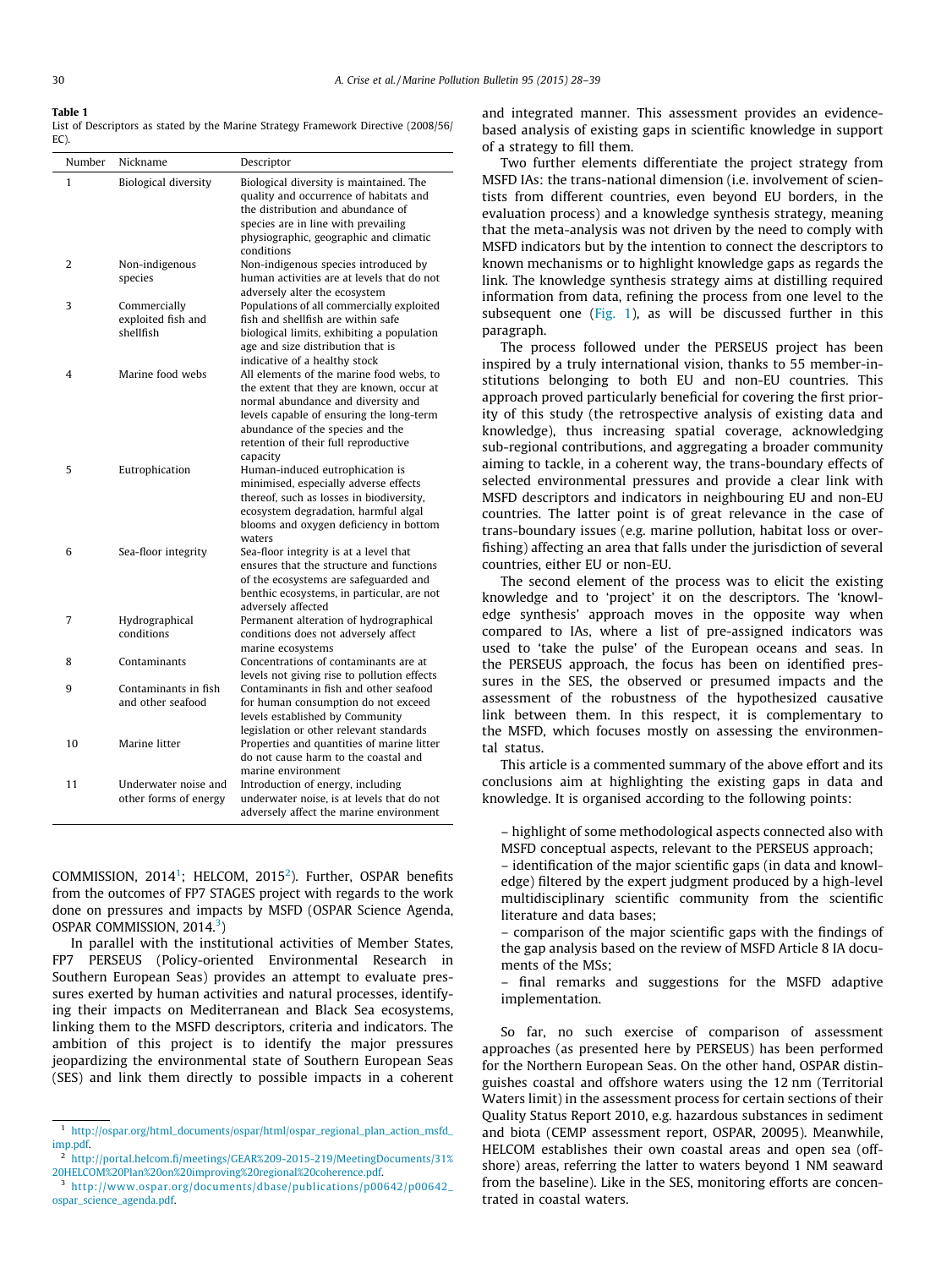<span id="page-3-0"></span>

Fig. 1. The "knowledge synthesis" process (green) represents the PERSEUS efforts in synthetizing the knowledge to be diagnosed (at the same level of aggregation) against the Initial Assessment driven by the Policy implementation driver (light brown). The large box (light grey) includes the activities carried out within PERSEUS, while the smaller box (dark grey) identified the assessment activities presented in this work.

#### 2. The MSFD philosophy and the PERSEUS approach

In the terminology of the MSFD, pressures are identified as perturbations that exert changes in forcing and/or fluxes (see descriptions in [Table 2,](#page-4-0) Annex III of the MSFD). The rationale behind this is the conception that pristine ecosystems have, by definition, achieved GES that can be altered only by pressures, i.e. changes in fluxes and forcing. In other words, only the detailed holistic knowledge of the pressures exerted on marine environments allows identification of the best practices to mitigate the impacts and to improve the environmental status of the seas. The analysis of the anthropogenic pressures and the natural pressures (that call for specific adaptation measures) will help identify the most effective mechanisms and the actions able to restore GES conditions. The PERSEUS approach privileged the understanding of the pressures and their roles in altering environmental status.

Previous 'Strategies' or 'Directives' (e.g. WFD) were characterized by the assignment of thresholds for specific state variables, whereas the MSFD assesses the status of environmental components considering ecosystem structure and function and links it to specific drivers/pressures. GES diagnosis through state variables (represented by 56 quantitative indicators) is therefore only a component of its assessment, since the complex interactions among processes, pressures and state will require a global assessment of status.

The values of the indicators [\(Table 1](#page-2-0), Annex III of the MSFD) are expected to vary in time according to specific time scales (i.e. seasonal, interannual or decadal). They are also often interdependent. To draw a rather simple image, the 'status' of an ecosystem can be compared to an orbit of a planet, which describes a trajectory constrained in a limited volume, while continuously changing its position. The 'space' spanned by the indicators is multidimensional and their variability directly drive the orbit representing the status ([Tett et al., 2013; Micheli et al., 2013; Halpern et al., 2012](#page-11-0)). In this vision, GES is therefore a subspace in which the indicators are confined within prescribed thresholds.

The ecosystem orbit is however not necessarily periodic, as the Commission Staff Working Paper SEC 1255 (2011) recognized, in the presence of climatic trends and abrupt 'regime shifts' ([Moellmann et al., 2009\)](#page-11-0) and their possible recovery ([Oguz and](#page-11-0) [Velikova, 2010\)](#page-11-0). These transitions call for a determination of GES that needs to be adapted over time to take into account the ongoing changes.

The implicit hope is, however, that marine ecosystems are resilient enough to allow driving the descriptor back to their pristine orbits by adopting appropriate sets of measures aimed at reducing the pressures and minimizing the impacts on the state.

Acknowledgment of the importance of pressures indeed clarifies why pressure-impact connections play a crucial role in the identification of the actions requested to keep/restore the marine ecosystems structure in conditions that sustainably provide goods and services and why PERSEUS centred its analysis on this key point.

## 3. Methodological procedures

This study includes two parallel methodological approaches, one developed by PERSEUS analysis and the other for the comparison of IAs.

PERSEUS analysis was conducted by grouping the ecosystems in two broad categories: the open sea (henceforth OS for the open sea), where larger spatial homogeneity and reduced impact of human activities are expected, and the coastal hot spots (henceforth CS for the coastal systems), where a superposition of different pressures is noted. More details on the review analysis for OS and CS are respectively provided in the PERSEUS reports by [Karageorgis](#page-11-0) [et al. \(2013\)](#page-11-0) and [Tornero et al. \(2013\).](#page-11-0) Hence, two groups of natural and human pressures have been identified: those directly linked with specific MSFD pressure descriptors, and those that jeopardize the environmental status considered by GES (i.e. connected to more than one descriptor). The pressures were discussed along with their potential impacts, at different spatial scales. During the above process, attention was paid also to data and knowledge gaps that were identified during the review analysis.

In the open sea case, the SES have been divided into 4 areas (Western Mediterranean, Central Mediterranean, Eastern Mediterranean and Black Sea) in order to assess the relevant natural processes and anthropogenic pressures and their impacts (and potential interactions) on the ecosystems.

In coastal areas, human pressures and their environmental impacts have been analysed for selected sites in the SES (7 in the Western Mediterranean, 2 in the Adriatic Sea, 3 in the Eastern Mediterranean, and 8 in the Black Sea) in order to identify and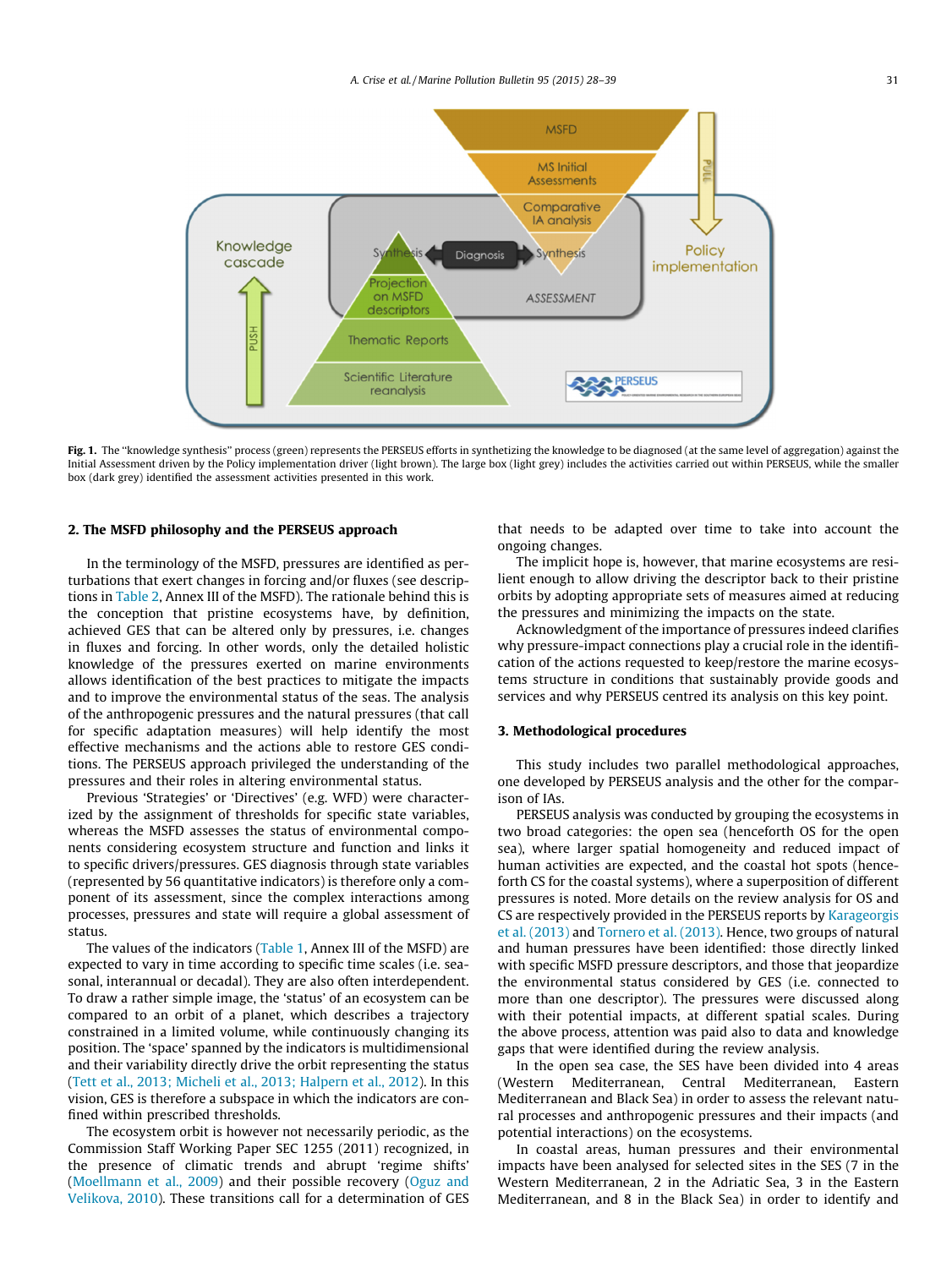<span id="page-4-0"></span>Pressures (in brackets the referenced descriptors, if different), Impacts, and knowledge gaps for the open sea.

| Pressure                                                                                           | Impacts                                                                                                                                                                                                                                                                                                                                                                                                                                                                                                                                                | Knowledge gaps/research priorities                                                                                                                                                                                                                                                                                   |
|----------------------------------------------------------------------------------------------------|--------------------------------------------------------------------------------------------------------------------------------------------------------------------------------------------------------------------------------------------------------------------------------------------------------------------------------------------------------------------------------------------------------------------------------------------------------------------------------------------------------------------------------------------------------|----------------------------------------------------------------------------------------------------------------------------------------------------------------------------------------------------------------------------------------------------------------------------------------------------------------------|
| Changes in thermohaline<br>properties and pH of seawater<br>(hydrographic conditions)              | Positive trends of temperature in the upper layer of the<br>Mediterranean Sea induce stronger stratification. Potential<br>modification of the primary production of the basins                                                                                                                                                                                                                                                                                                                                                                        | The combined effects of thermohaline properties and pH trends<br>on the conditions of SES interiors are still unclear                                                                                                                                                                                                |
|                                                                                                    | The combination of foreseen pH decrease and surface warming<br>will potentially impact on calcifying organisms and ocean $CO2$<br>drawdown                                                                                                                                                                                                                                                                                                                                                                                                             | Large uncertainty on the long-term effect of acidification on the<br>whole food web                                                                                                                                                                                                                                  |
| Atmospheric input of nutrients,<br>organic carbon                                                  | Atmospheric deposition is supposed to provide a substantial<br>input in an otherwise largely oligotrophic system                                                                                                                                                                                                                                                                                                                                                                                                                                       | The role, the spatial and temporal variability of the<br>atmospheric deposition (its organic component in particular)<br>needs to be further investigated                                                                                                                                                            |
| Contamination by hazardous<br>substances (contaminants and<br>contaminants in fish and<br>seafood) | Maritime transport is the main source of petroleum<br>hydrocarbon pollution in the Mediterranean Sea                                                                                                                                                                                                                                                                                                                                                                                                                                                   | Unclear relationship between contaminants in different<br>matrices and those found in biota and species of commercial<br>interest                                                                                                                                                                                    |
|                                                                                                    | Atmospheric deposition significantly contributes to the PAHs<br>introduction in the open sea                                                                                                                                                                                                                                                                                                                                                                                                                                                           | Transfer of contaminants from coastal waters to the open sea is<br>not well quantified; the role of shelf-slope exchange processes<br>needs further study. Lack of data and information on emerging<br>pollutants. Increased number of species should be considered<br>in the evaluation of the contaminants impacts |
|                                                                                                    | Down slope processes can transfer contaminants in the deep<br>basins.                                                                                                                                                                                                                                                                                                                                                                                                                                                                                  |                                                                                                                                                                                                                                                                                                                      |
|                                                                                                    | Hg stock of the Mediterranean Sea has significantly increased<br>since industrial times. Hg concentration in the Black Sea is 4–<br>10 times than in the Mediterranean and other open ocean<br>waters. The methyl mercury levels are often higher in<br>Mediterranean fish species than in the Atlantic                                                                                                                                                                                                                                                |                                                                                                                                                                                                                                                                                                                      |
| Physical damage and loss of<br>habitats (sea-floor integrity)                                      | Offshore engineering (oilrigs, pipelines, cables) activities will<br>increase in the Mediterranean and Black Sea. The drilling<br>operations produce drilling mud, brine wastes, deck runoff<br>water and pipeline leaks                                                                                                                                                                                                                                                                                                                               | Quantification of the damages and the loss of habitats in open<br>water via an accurate seabed mapping is requested for SES, at<br>least for the areas with expected higher pressure                                                                                                                                 |
| Introduction of non-indigenous                                                                     | Limited deep-sea trawling in the NW Mediterranean<br>Habitat alterations may favour the NIS rapid dispersal outside                                                                                                                                                                                                                                                                                                                                                                                                                                    | Impact of the deep-sea trawling on benthic habitats<br>Development of methodologies to quantify the impact of NIS                                                                                                                                                                                                    |
| species (non-indigenous<br>species - NIS)                                                          | the areas of introduction. NIS may perturb the food web<br>structure, displace the native species by out-compete them for<br>resources, modify the genetic pools by hybridization, introduce<br>pests and parasites                                                                                                                                                                                                                                                                                                                                    | on the marine ecosystem functioning, its carrying capacity and<br>resilience                                                                                                                                                                                                                                         |
|                                                                                                    |                                                                                                                                                                                                                                                                                                                                                                                                                                                                                                                                                        | Identification of the anthropogenic vectors of invasions and<br>their dispersal mechanisms<br>Enhanced taxonomic expertise targeted to exotic species                                                                                                                                                                |
| Overfishing (commercially<br>exploited fish and shellfish)                                         | Important offshore fishing activities for large pelagic species<br>(blue-fin tuna, swordfish) take place in the Mediterranean and<br>particularly illegal overharvesting of blue-fin tuna populations<br>has resulted in their dramatic decrease in recent years, facing<br>the risk of extinction. Offshore deep-water fisheries targeting<br>deep water shrimps (Giant red Shrimp, Blue and red Shrimp)<br>also take place in the Mediterranean Sea. The status of these<br>stocks, wherever assessments are available, is found to be<br>overfished | Effective control of fishermen actions to strengthen compliance<br>of TAC enforcement measures                                                                                                                                                                                                                       |
|                                                                                                    |                                                                                                                                                                                                                                                                                                                                                                                                                                                                                                                                                        | Improvement of by-catch mitigation techniques<br>Stock assessments are available for very few deep-water<br>species                                                                                                                                                                                                  |
| Dumping of marine litter and<br>microplastics (marine litter)                                      | Plastic, glass, metal and clinker are the most abundant litter<br>components in Mediterranean waters. Shallow areas generally<br>show higher proportion of plastics than deeper regions, where<br>heavy litter predominates, mostly originating along major<br>shipping routes                                                                                                                                                                                                                                                                         | Unknown spatial distribution of marine litter and microplastics<br>(both as floating objects and on the seabed), their pathways<br>and fate                                                                                                                                                                          |
|                                                                                                    | Submarine canyons channel and accumulate large debris<br>towards the open sea<br>Microplastics may act as carriers of contaminants and can enter<br>the food web                                                                                                                                                                                                                                                                                                                                                                                       | Lack of census of seabed marine litter and its effects as<br>potential new substrata for colonization<br>Microplastics as direct and indirect (i.e. toxic chemicals carrier)<br>risks for marine biota (including large filter feeders)                                                                              |
| Underwater noise and other forms<br>of energy                                                      | The underwater noise impacts have not been specifically<br>assessed in the SES. Noise from heavy and increasing maritime<br>traffic and oil and gas explorations represent a permanent and<br>widespread pressure over the SES. Noise is increasingly being<br>considered as a threat to marine mammals (abundant in certain<br>Mediterranean regions) and some fishes                                                                                                                                                                                 | Assessment of space/time variability of the noise and its<br>spectral signature (Sound Exposure Levels)                                                                                                                                                                                                              |
|                                                                                                    |                                                                                                                                                                                                                                                                                                                                                                                                                                                                                                                                                        | Acoustic propagation patterns in heavily impacted areas (i.e.<br>seismic surveys)<br>Impacts of various noise sources on Mediterranean marine<br>mammals and on other organisms                                                                                                                                      |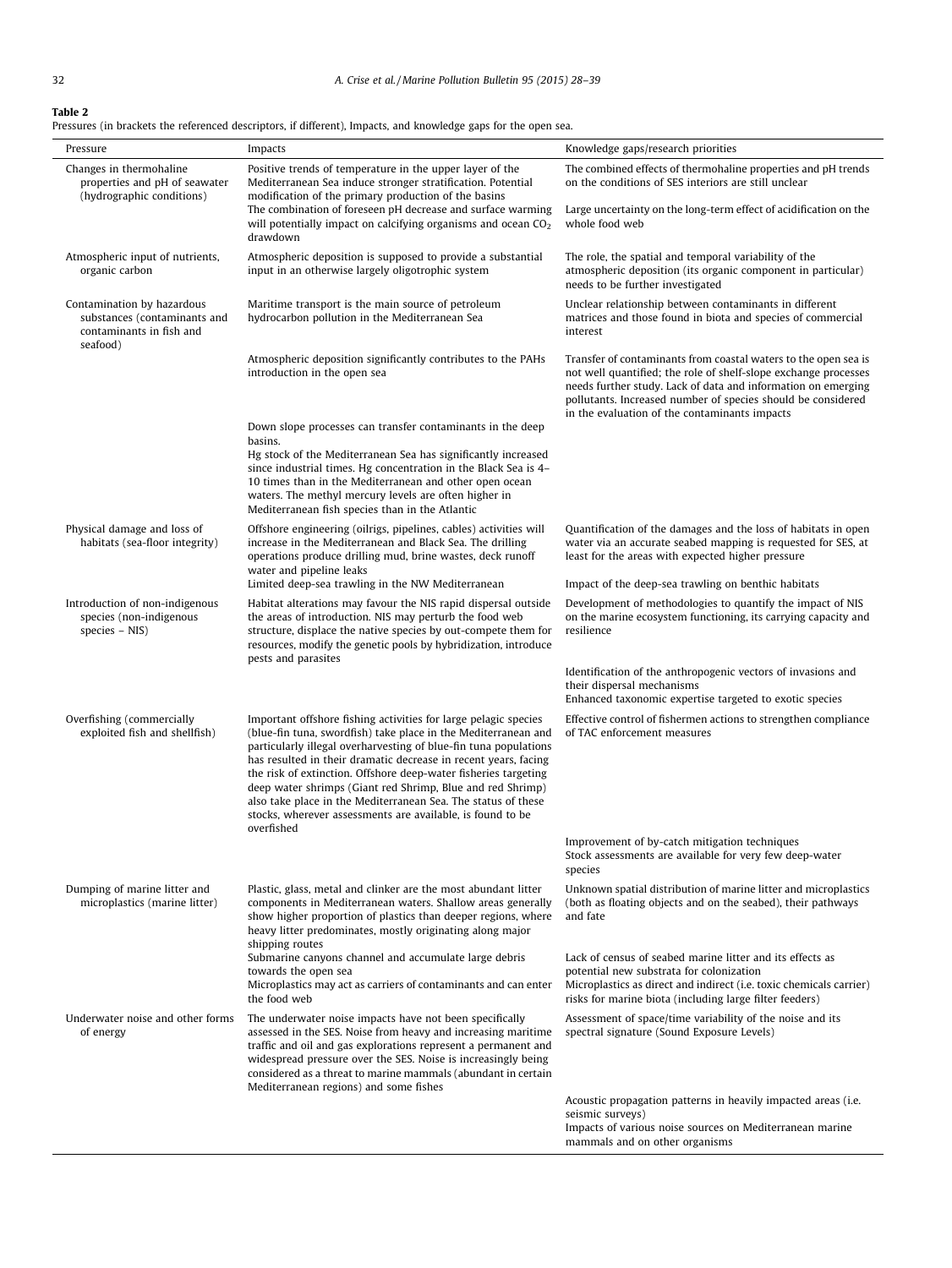<span id="page-5-0"></span>

|  |  |  | Pressures (in brackets the referenced descriptors, if different), Impacts, and knowledge gaps for coastal systems. |  |
|--|--|--|--------------------------------------------------------------------------------------------------------------------|--|
|  |  |  |                                                                                                                    |  |

| Pressure                                                                                           | Impacts                                                                                                                                                                                                                                                                                                                                                                                                                                                                                                                                                                                                   | Knowledge gaps/research priorities                                                                                                                                                                                                                                                                                                                   |
|----------------------------------------------------------------------------------------------------|-----------------------------------------------------------------------------------------------------------------------------------------------------------------------------------------------------------------------------------------------------------------------------------------------------------------------------------------------------------------------------------------------------------------------------------------------------------------------------------------------------------------------------------------------------------------------------------------------------------|------------------------------------------------------------------------------------------------------------------------------------------------------------------------------------------------------------------------------------------------------------------------------------------------------------------------------------------------------|
| Changes in fresh water and<br>sediment riverine fluxes<br>(hydrographic conditions)                | The entire SES are threatened by increased erosion rates due to<br>reduced sediment fluxes (e.g. Nile-Egypt, N. Aegean, etc.)                                                                                                                                                                                                                                                                                                                                                                                                                                                                             | Impact and resilience of benthic biocenoses to exceptional<br>floods. Impact and vulnerability of benthic biocenoses to the<br>changes of riverine regimes. Change in sediment size spectrum<br>due to reduction of sediment transport related to<br>anthropogenic use of water on land, and consequences of their<br>dispersion in the coastal belt |
|                                                                                                    | The pressure is significant in the north-western Black Sea and<br>the Danube delta, with impacts on fish habitats and alterations<br>on algal and sea grass communities                                                                                                                                                                                                                                                                                                                                                                                                                                   |                                                                                                                                                                                                                                                                                                                                                      |
| Nutrients and organic enrichment<br>(eutrophication)                                               | The elevated concentration of nutrients and organic matter in<br>the water column is observed only in proximity of highly<br>populated areas or where the influence of river inputs is<br>high(the Po prodelta, the Rhone and Ebro estuaries and the<br>Danube delta)                                                                                                                                                                                                                                                                                                                                     | Link between high nutrient load, phytoplankton response in<br>terms of community structure, HABs and mucilage production                                                                                                                                                                                                                             |
|                                                                                                    | Reduction of nutrient concentrations has been recently<br>recorded in several coastal areas (northern Adriatic, Saronikos<br>Gulf, Haifa harbor, NW Black Sea). Observed impacts include<br>changes in chlorophyll concentration, shifts in the food web<br>structure, decrease of diatoms and increase of small<br>phytoplankton species, and increase of opportunistic and<br>tolerant vs sensitive benthic fauna                                                                                                                                                                                       | Mechanisms of impact of change in nutrients, nutrient ratios<br>and organic molecules on the structure of food web and carbon<br>fluxes                                                                                                                                                                                                              |
| Contamination by hazardous<br>substances (contaminants and<br>contaminants in fish and<br>seafood) | Organic pollutants and heavy metals at levels which might be<br>of toxicological concern have been found in many areas: the<br>northwestern Mediterranean Sea, the Adriatic Sea, the Naples<br>harbor, Haifa, the Saronikos Gulf, the Sea of Marmara, and the<br>northwestern Black Sea. Observed impacts include gastropod<br>species associated with TBT exposure and impacts on seabirds<br>associated with oil chronic pollution. Oxidative stress in<br>mussels and shifts in zoobenthic community's structure have<br>also been suggested                                                           | Transfer of contaminants through the marine food-web.<br>Potential toxic effects of combined contaminants (e.g. heavy<br>metals and organic compounds)                                                                                                                                                                                               |
|                                                                                                    |                                                                                                                                                                                                                                                                                                                                                                                                                                                                                                                                                                                                           | Causal relationships and mechanistic processes between<br>contaminants and their effects on biota. This includes mixture<br>effects or interactions between contaminants and other<br>environmental stressors, and the extent to which contaminants<br>change the genetic composition of populations                                                 |
| Physical damage and loss of<br>habitats (sea-floor integrity)                                      | Construction of ports and other infrastructure represents a<br>significant pressure all around the Mediterranean and Black<br>Seas. Associated impacts include sandy beach erosion and need<br>of beach nourishment. Sea meadow destruction and changes in<br>the food webs have been also usually observed and related to<br>dredging, bottom trawling, anchoring, discharges of<br>wastewaters, and littering. Desertification due to harvesting<br>and destructive fisheries has been described in the Naples area,<br>the southeast Adriatic, the Burgas Bay and the northwestern<br><b>Black Sea</b> | Changes and/or losses of habitat former/engineering species<br>and the functional consequences of these changes                                                                                                                                                                                                                                      |
|                                                                                                    |                                                                                                                                                                                                                                                                                                                                                                                                                                                                                                                                                                                                           | Effects of different combinations of stressors (coastal<br>infrastructures, abrasion, fishing, dredging) as well as related to<br>climate changes                                                                                                                                                                                                    |
| Introduction or non-indigenous<br>species (non-indigenous<br>species – NIS)                        | The pressure is high in the Mediterranean and Black Sea. Most<br>relevant impacts include local replacements (e.g. Asparagopsis<br>taxiformis instead of Cystoseira spp. in the gulf of Naples),<br>negative impacts on fishing gears and tourism associated with<br>jellyfish blooms in Haifa and the sea of Marmara, and drastic<br>changes in the food web structure were caused by introduction<br>of non-indigenous ctenophores in the Black Sea                                                                                                                                                     | Abundance, distribution, introduction and dissemination<br>(including climate change considerations) of NIS. Biology and<br>ecology of NIS as well as the induced ecological impacts on<br>native ecosystems                                                                                                                                         |
|                                                                                                    |                                                                                                                                                                                                                                                                                                                                                                                                                                                                                                                                                                                                           | Cumulative impact of more than one invasive species                                                                                                                                                                                                                                                                                                  |
| Overfishing (commercially<br>exploited fish and shellfish)                                         | Decline of landings of demersal and pelagic stocks over the past<br>few decades.                                                                                                                                                                                                                                                                                                                                                                                                                                                                                                                          | Low number of species for which stock assessments are<br>available even in EU countries. Lack of knowledge on shared<br>stocks particularly with non EU countries<br>Standardized monitoring and data analysis on a basin-wide<br>scale                                                                                                              |
| Dumping of marine litter and<br>microplasticsin seawater<br>(marine litter)                        | Although data are scarce, the pressure seems to be high in the<br>Mediterranean and Black Sea. Occlusion, tangling and<br>strangulation of marine turtles, birds and mammals due to high<br>amount of plastics ingested are the most evident impacts                                                                                                                                                                                                                                                                                                                                                      | Impacts on marine organisms that live in the water column and<br>on the seafloor                                                                                                                                                                                                                                                                     |
|                                                                                                    |                                                                                                                                                                                                                                                                                                                                                                                                                                                                                                                                                                                                           | Impact due to waste reduction measures<br>Litter as substrate for polyp attachment<br>Litter as carrier for harmful chemicals, invasive species and<br>bacteria                                                                                                                                                                                      |

(continued on next page)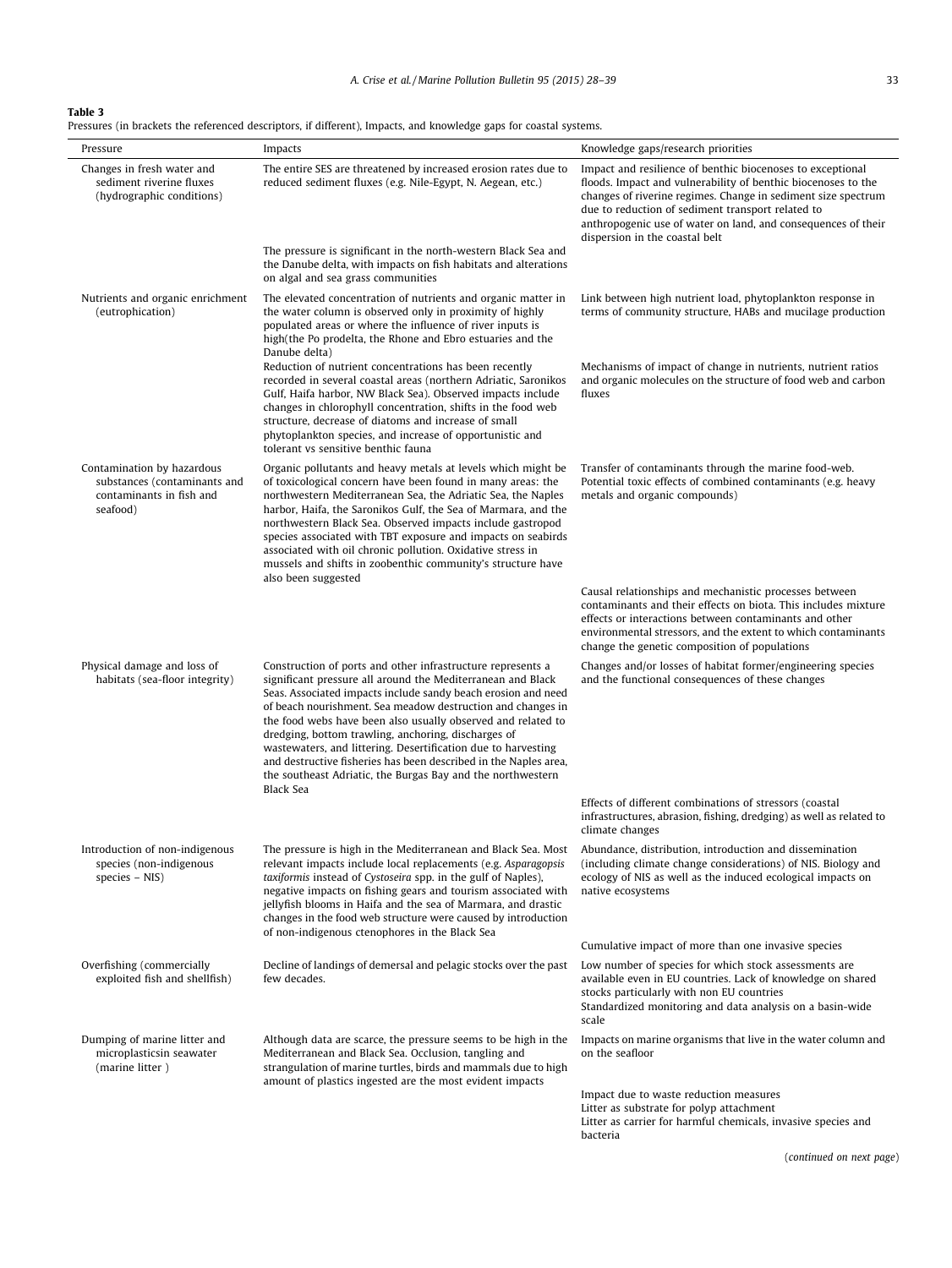|  | <b>Table 3</b> (continued) |  |
|--|----------------------------|--|
|--|----------------------------|--|

| Pressure                                      | Impacts                                                                                                                                                                                 | Knowledge gaps/research priorities                                                     |
|-----------------------------------------------|-----------------------------------------------------------------------------------------------------------------------------------------------------------------------------------------|----------------------------------------------------------------------------------------|
| Underwater noise and other forms<br>of energy | Very few data. The pressure is moderate to high in the areas<br>where it has been determined, like the Mediterranean French<br>coast. Impacts only observed under laboratory conditions | Impact of impulsive and continuous noise on marine species,<br>particularly on mammals |
|                                               |                                                                                                                                                                                         | Measures for the mitigation of noise impacts                                           |

prioritize the knowledge gaps for follow-up work. This compilation focused on areas with a high level of disturbance, i.e. big coastal cities and ports, coastal areas under the influence of large rivers, and on issues considered as major threats to the achievement of GES. The coastal 'hot spots' have been characterized in terms of site-specific physical, chemical and biological features, main human activities and (when available) regulations for environmental management.

The results of the compilation of several PERSEUS reports (22 organized by geographical region/sub-region and 15 coastal siterelated) are summarized in two pressure/impact tables ([Tables 2](#page-4-0) [and 3\)](#page-4-0). Despite the significant analysis efforts, the reports succeeded only partially to provide an even coverage of the regions and pressures. All the listed impacts were derived from expert judgment based on scientific literature that is largely older, and therefore irrespective of the MSFD. This means that a considerable effort and additional expertise was required in reworking the material and making them consistent with the MSFD framework. For the sake of simplicity, all the references to the scientific articles used for compiling the pressure/impact tables are not quoted here and can be found in the abovementioned OS and CS project reports.

The assessment elements used in the IAs of the five EU MSs participating in PERSEUS (Spain, France, Greece, Cyprus and Romania), were reviewed and analysed in order to summarize and assess the main methodological approaches and identify eventual methodological issues as well as gaps in data availability and knowledge. The IAs have been evaluated with respect to both the methodological consistency and the availability of data and workable knowledge. [Table 5](#page-7-0) summarizes the reference methodologies used in the IAs.

A comparison of the results regarding the gaps in data and knowledge has been performed to evaluate consistencies and discrepancies in the results. The outcomes of this comparison are reported here in [Section 5](#page-9-0).

#### 4. Results

#### 4.1. Pressures/impacts and gaps in data and knowledge

The PERSEUS analysis results target the identification and evaluation of the pressures (i.e. the only controllable vectors of changes) and their presumed impacts, instead of the assessment of a status that provides a limited insight into possible intervention policies. MSFD indicators are conversely identified as indicators of state (D1, D3, D4, D6) and pressure (D2, D5, D7, D8, D9, D10, D11). The pursued approach also reflected some basic assumptions that have been implicitly retained in the analysis:

- intrinsic differences between coastal systems and open seas, and also within a specific sub-region;
- identification as 'pressures' of some driving mechanisms that are well recognized and that can be supposedly related to the effects on the marine (eco) system;
- projection of these pressures on the descriptors.

The results will be discussed in an aggregated way, even if a sub-regional approach has been followed in PERSEUS, since substantial homogeneity in the results emerged despite the geographical approach. Thus, efforts were made to identify common features rather than to highlight the differences that make every area a unicum where site-dependent intensity, variability and superposition of pressures interact. This offers a good opportunity for the adoption of generic (i.e. site-independent) measures, even if some flexibility must be retained.

A synthesis of the main outcomes of the analysis is reported in [Tables 2 and 3,](#page-4-0) to which the reader should refer for a complete view. In parallel, the major gaps in data have been identified and a synthesis of the results is presented in [Table 4.](#page-7-0)

The presence of data is rated as good (the state/pressures/impacts can be properly identified and quantified and additional data/information would not substantially improve policy options), medium (additional data can ameliorate policy options), poor (expert judgment will be still needed even in case of substantial new data availability) and none (virtually no data is available).

The general patterns and pressures/impacts that may, in our view, be controversial are discussed below.

In general, there is good agreement on the pressures identified in open seas (8 pressures) and those active in coastal systems (8 pressures) ([Tables 2 and 3](#page-4-0)). The considered pressures have been found active in both cases with the exception of eutrophication and hydrographic conditions. These last two descriptors are not strictly applicable to SES open seas. Conversely, other pressures were identified that are relevant to trophic conditions and to the circulation of SES open waters, and therefore the pressure/impact tables have been modified accordingly.

Firstly, the hydrological condition descriptor is related to the changes in fresh water and sediment riverine fluxes, which are largely of coastal relevance (with the possible exception of Nile damming and the north-western Black Sea shelf), and hence it appears that the pressures related to this descriptor turns are not applicable to open sea regions. The long term variability introduced by climatic and anthropogenic modifications in the atmosphere (e.g.  $CO<sub>2</sub>$  increase) has been considered instead.

The eutrophication descriptor, confirmed also by ''high'' data availability ([Table 4\)](#page-7-0), is not appropriate for non-eutrophic basins and SES; no evidence of eutrophication processes has been found or any risk of substantial modification of trophic conditions is foreseen for the open SES. Instead, potential modification of the stratification due to global warming can reinforce the oligotrophic regime typical of the Mediterranean Sea. Even if eutrophication sites are reported in [Table 3](#page-5-0), there are signals that the trophic conditions in some continental shelves and coastal areas are veering to oligotrophic because of stricter regulations on macronutrient inputs in coastal waters [\(Giani et al., 2012;](#page-11-0) [Tsiamis et al., 2013](#page-11-0)). In [Tables 2 and 3](#page-4-0) atmospheric input is instead considered since it substantially contributes to the trophic budget at basin scale and acts as a major driver of the primary and bacterial production in Low Nutrient Low Chlorophyll areas ([Guieu et al., 2014\)](#page-11-0).

The pressure/impact tables connect pressures (and the corresponding descriptors) to the expected impacts and gaps in knowledge [\(Tables 2 and 3\)](#page-4-0). Even if the reports closely followed a geographical organization, an emerging feature is that the pressures are to a large extent ubiquitous. Despite similar pressures, the impacts and their relevance are substantially different in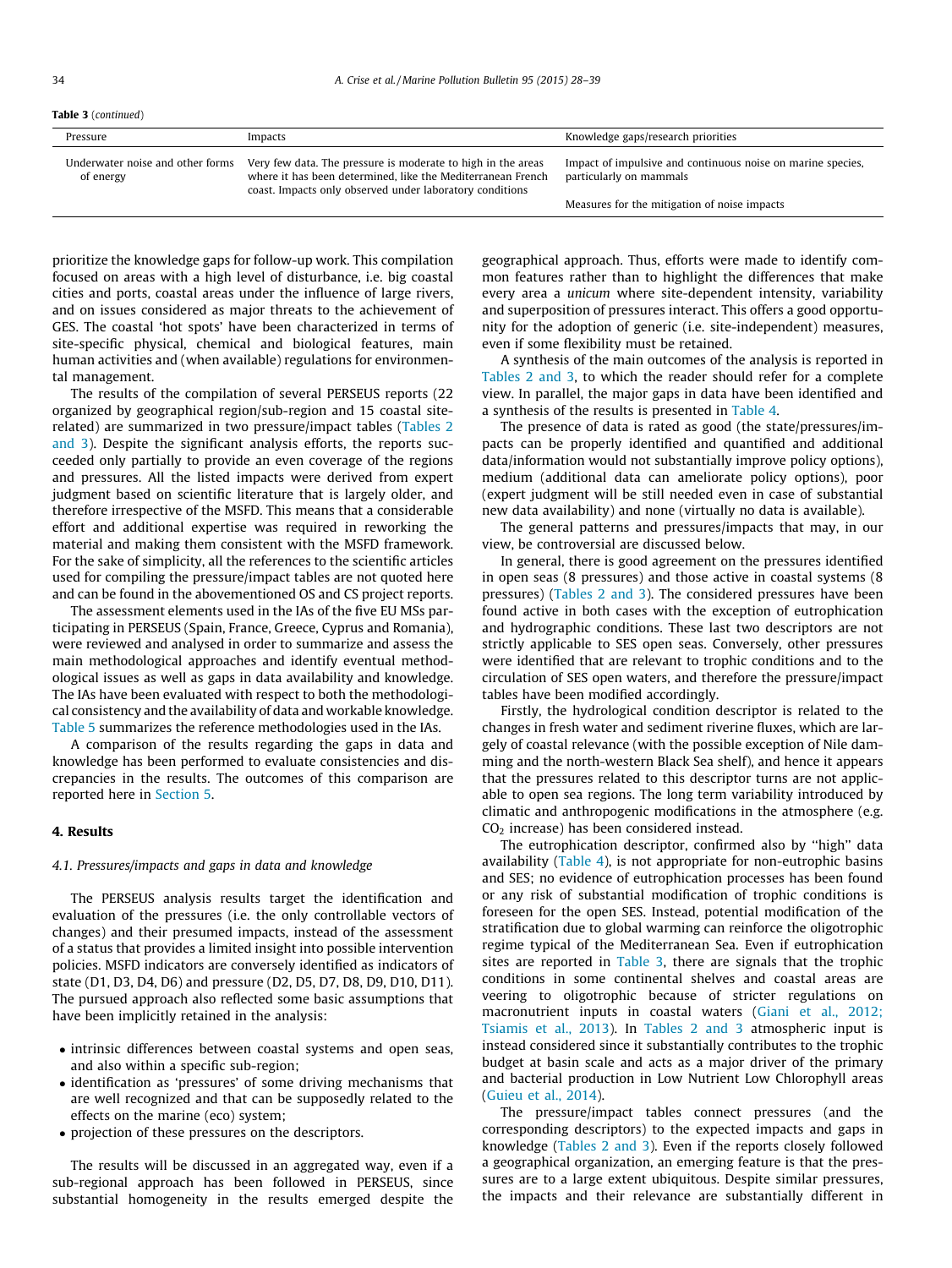<span id="page-7-0"></span>Assessment of data availability as derived from the IAs analysis and from the reports produced under PERSEUS. The qualitative scores reflect the grading system based on the prevailing expert opinions.

|                  | Data availability in SES per descriptor              |                                      |                                  |        |  |  |  |  |  |  |
|------------------|------------------------------------------------------|--------------------------------------|----------------------------------|--------|--|--|--|--|--|--|
|                  |                                                      | <b>Initial</b><br><b>Assessments</b> | <b>Scientific Evaluation</b>     |        |  |  |  |  |  |  |
|                  | Descriptor<br>(2008/56/EC)                           | Data<br>availability                 | Data<br>availability<br>Open sea |        |  |  |  |  |  |  |
| 1                | <b>Biological diversity</b>                          | medium                               | medium                           | low    |  |  |  |  |  |  |
| $\mathbf{2}$     | <b>Non-indigenous species</b>                        | low                                  | low                              | low    |  |  |  |  |  |  |
| 3                | <b>Commercially exploited</b><br>fish and shellfish  | medium                               | medium                           | low    |  |  |  |  |  |  |
| 4                | <b>Marine foodwebs</b>                               | low                                  | low.                             | low    |  |  |  |  |  |  |
| 5                | <b>Eutrophication</b>                                | high                                 | high                             | medium |  |  |  |  |  |  |
| 6                | <b>Sea-floor integrity</b>                           | medium                               | medium                           | low    |  |  |  |  |  |  |
| $\overline{7}$   | <b>Hydrographical</b><br>conditions                  | low                                  | medium                           | high   |  |  |  |  |  |  |
| 8                | <b>Contaminants</b>                                  | medium                               | medium                           | low    |  |  |  |  |  |  |
| $\boldsymbol{Q}$ | <b>Contaminants in fish</b><br>and other seafood     | medium                               | medium                           | low    |  |  |  |  |  |  |
|                  | <b>10 Marine litter</b>                              | low                                  | low                              | low    |  |  |  |  |  |  |
| 11               | <b>Underwater noise and</b><br>other forms of energy | low                                  | low                              | low    |  |  |  |  |  |  |

coastal hot spots and in open seas, reflecting the diversity of scales, peculiarity of the specific environments and intensity.

For example, although high fishing pressure is exerted on fishery resources of both open sea (OS) and coastal waters (CW) of the Mediterranean Sea, the targets of these fisheries are species with different life history, strategies and hence different resilience to fishing pressure. Mediterranean OS fisheries focus mainly on large pelagics, (i.e. bluefin tuna and swordfish) and deep-water red shrimps (Aristeus antennatus and Aristemorpha foliacea). The latter species present an overfished status in some sub regions of the Mediterranean Sea; however, blue fin tuna stocks being less resilient to fishing pressure, have shown a dramatic decline in recent years, which was followed by the adoption of strict management measures. Regarding the CW, an overfished status was found for most of the assessed small pelagic and demersal stocks ([Cardinale and Osio, 2013](#page-11-0)); however, the assessment of many stocks is still not possible due to lack of pertinent data (Table 4). Stock assessments are very limited in non-EU countries, thus highlighting the need to initiate monitoring activities and relevant analysis through close collaboration between EU and non-EU countries particularly in the case of shared fishery resources. The pressure exerted by the introduction of non-indigenous species is high for all SES, and is mainly associated to Lessepsian migrators in the eastern Mediterranean and to shipping traffic (including ports and ballast waters) and sea farming in the case of the Black Sea where the comb jelly Mnemiopsis leidyi badly affected Black Sea fisheries ([Kideys, 2002](#page-11-0)).

Similar considerations regarding site-specificity and the differences between open sea and coastal hot spots could be valid for the vast majority of pressures and should be considered carefully in all future developments and strategic plans. A series of gaps in the knowledge about the consequences of pressures emerged from the impact analysis, filtered by the expertise of the groups; these are reported in the third column of both tables ([Tables 2 and 3\)](#page-4-0). These gaps can be considered as a list of priorities for scientific research in these selected topics. The eventual bridging of these gaps will help to verify the actual occurrence of impacts on the Environmental Status (whose relevance is often a matter of speculation) and will provide a more robust reference framework to be used in the design strategy of the mitigation measures.

The comparison of results shown in [Tables 2 and 3](#page-4-0) with the independently obtained estimates through the IAs, will be presented in [Section 5](#page-9-0).

## 4.2. Results of the analysis of the IAs

## 4.2.1. Assessment of methodologies

Table 5 summarizes the reference methodologies used in the IAs. The predominant methodological approach used in the MSs IAs as a reference international framework was the WFD. SES member states also used combinations of diverse methodologies, covering from EU Directives (Habitats Directive, Birds Directive, Natura 2000) and regional conventions (Barcelona Convention or Black Sea Convention) to national methods. OSPAR methodologies (North East Atlantic Ocean region) were also mentioned in some cases indicating the existence of methodological gaps in SES

#### Table 5

Reference methodologies used in the IAs, where WFD: Water Framework Directive; OSPAR: Convention for the Protection of the Marine Environment of the North-East Atlantic; UNEP MAP: United Nation Environment Program: Mediterranean Action Plan; CR EC: Commission Regulation EC 1881/2006 on setting maximum levels for certain contaminants in food stuffs; ICES: International Council for the Exploration of the Sea; GFCM: General Fisheries Commission for the Mediterranean; DCF (CFP): Data Collection Framework (Common Fisheries Policy); ICCAT: International Commission for the Conservation of Atlantic Tunas; US EPA United States Environmental Protection Agency.

| No. | Nickname                        | <b>WFD</b>   | <b>OSPAR</b> | <b>UNEP</b><br><b>MAP</b> | Habitats<br>directive | <b>Birds</b><br>directive | Natura<br>2000 | <b>ICES</b> | <b>DCF</b> | <b>ICCAT</b> | <b>CR</b><br>EC | US<br>EPA | Scientific<br>publications |
|-----|---------------------------------|--------------|--------------|---------------------------|-----------------------|---------------------------|----------------|-------------|------------|--------------|-----------------|-----------|----------------------------|
|     | <b>Biological diversity</b>     | x            | $\mathbf x$  | X                         | X                     | X                         | X              |             |            |              |                 |           |                            |
|     | Non-indigenous species          |              |              |                           |                       |                           |                |             |            |              |                 |           |                            |
| 3   | Commercially exploited fish and |              |              |                           |                       |                           |                | x           | x          | $\mathbf{x}$ |                 |           |                            |
|     | shellfish                       |              |              |                           |                       |                           |                |             |            |              |                 |           |                            |
| 4   | Marine food webs                | x            | $\mathbf{x}$ |                           |                       |                           |                | X           |            | X            |                 |           | X                          |
| 5   | Eutrophication                  | x            |              | x                         |                       |                           |                |             |            |              |                 |           | X                          |
| 6   | Sea-floor integrity             | x            |              | x                         | X                     |                           | X              |             |            |              |                 |           | X                          |
|     | Hydrographical conditions       | $\mathbf{x}$ | $\mathbf x$  | x                         |                       |                           |                |             |            |              |                 |           |                            |
| 8   | Contaminants                    | $\mathbf x$  | $\mathbf{x}$ | $\mathbf{x}$              |                       |                           |                | x           |            |              |                 | X         |                            |
| 9   | Contaminants in fish and other  |              |              |                           |                       |                           |                |             |            |              | X               |           |                            |
|     | seafood                         |              |              |                           |                       |                           |                |             |            |              |                 |           |                            |
| 10  | Marine litter                   |              | X            |                           |                       |                           |                |             |            |              |                 |           |                            |
| 11  | Underwater noise and other      |              |              |                           |                       |                           |                |             |            |              |                 |           | X                          |
|     | forms of energy                 |              |              |                           |                       |                           |                |             |            |              |                 |           |                            |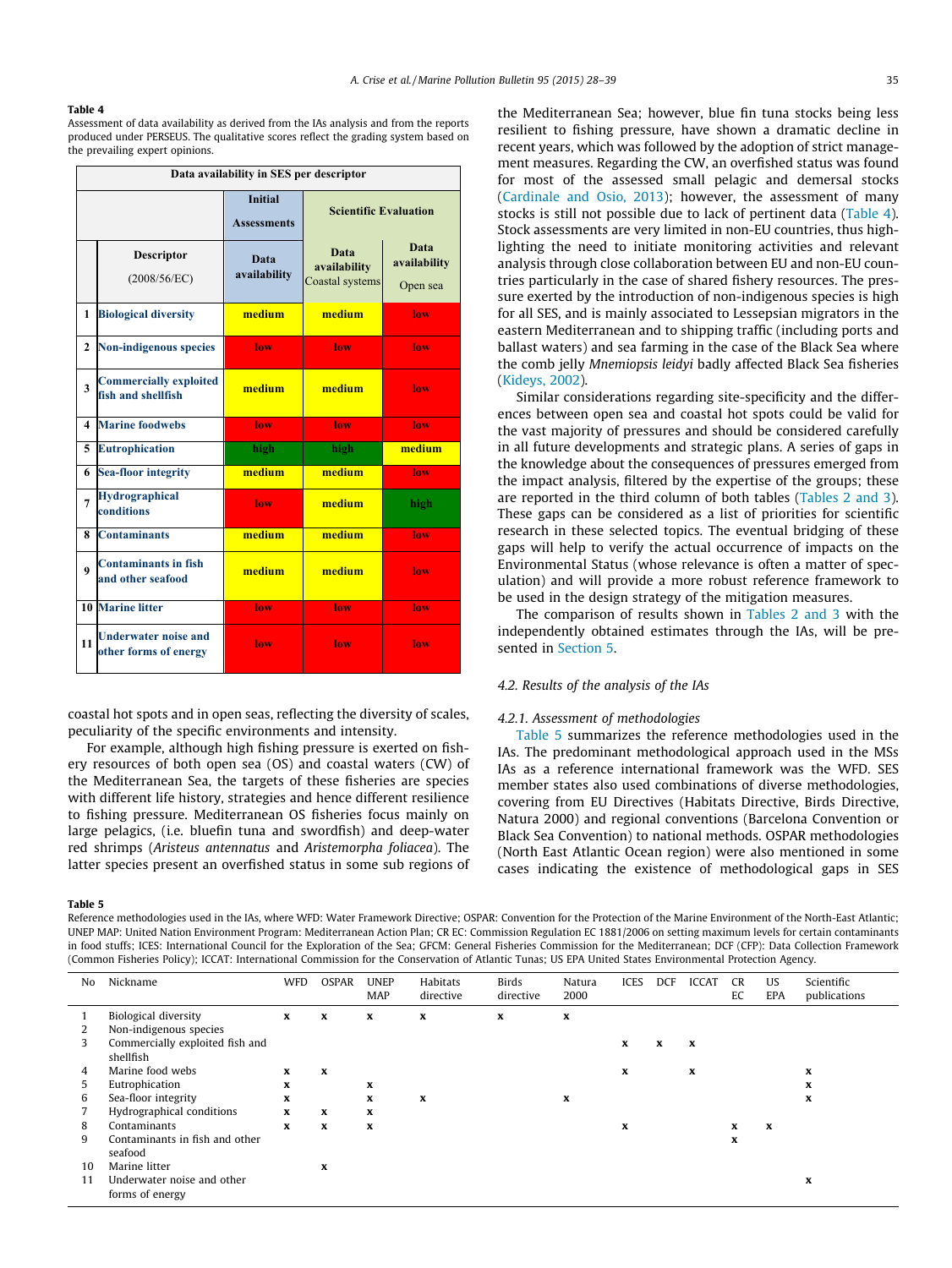regions. In the case of fisheries, member states used quantitative approaches based mainly on commercial stock assessments carried out under the umbrella of international organizations such as the International Council for the Exploration of the Sea (ICES), the General Fishery Commission for the Mediterranean Sea (GFCM) or the International Commission for the Conservation of Atlantic Tunas (ICCAT), and on data collected under the DCF (Common Fishery Policy). For stocks that were not reliably assessed, survey-derived indicators were used. Regarding non-indigenous species, none of the methodologies listed in [Table 4](#page-7-0) was adopted; most of the countries followed a qualitative approach showing the lack of legislative frameworks or international methodologies as well as reference conditions. Marine litter and underwater noise are emerging issues with no international regulatory frameworks at European level, which prevented member states from delivering appropriate assessments.

The overall analysis of the assessment elements revealed the need for (a) harmonized methodologies, (b) development of methodological standards and thresholds, and (c) adaptation of the coastal water methodology to open sea needs. These recommendations are well in line with those put forward in the IDA ([Palialexis et al., 2014\)](#page-11-0) for all European countries.

#### 4.2.2. Assessment of the data and knowledge gaps

Most countries reported data on D1 (Biodiversity) acquired either through national monitoring programs or from Regional Sea conventions (Barcelona Convention: Mediterranean Action Plan data bank). However, many data gaps could be attributed to the wide and complex scope of the descriptor. Significant lack of data concerning offshore issues was underlined, whereas the available data covering coastal waters were scarce, disperse and heterogeneous. Time series datasets were missing, as well as data harmonized at spatial and temporal scale. Lack of data was observed regarding the extent, intensity and frequency of the pressures along with their impacts on biodiversity, as well as lack of suitable monitoring networks. Knowledge presented high heterogeneity among countries, while lack of basic knowledge on marine ecosystems was evident.

Lack of data and knowledge concerning D2 (Non-Indigenous Species) was highlighted in the IAs. Data sources were regional or national research programs; however, low data availability was reported by all countries. Additionally, the fragmentary character of available information and heterogeneity were obvious in terms of spatial and temporal coverage. The observed gaps in knowledge concerned local biota, ecology of allochthonous species and ecosystem along with food web functioning. The need for impact assessment studies and for specific monitoring programs was identified.

Regarding D3 (Fisheries), the countries used data from the Data Collection Framework (DCF), as well as other national or international data collection programs. Concerning OS fisheries, a shortage of data was reported for deep-water fish and the same was true for CS fisheries targeting a large number of commercially exploited fish and shellfish species, which resulted in a rather small number of stocks that have been assessed so far. Moreover, it should be pointed out that D3 was not considered in the IDA [\(Palialexis](#page-11-0) [et al., 2014](#page-11-0)) due to the extensive relevant work conducted by ICES [\(ICES, 2014\)](#page-11-0). According to the latter, the assessment of GES was only available for a low number of stocks using indicators 3.1.1 (fishing mortality) and 3.2.1 (Spawning Stock biomass) and the need for an agreed strategy for coherent assessment of GES in the Mediterranean Sea were underlined. Regarding the Black Sea, only 5 of the 25 important stocks in the region were assessed. Furthermore, ICES highlighted a lack of reliable estimates of indicators from research surveys, which is believed to be closely connected to the standardization process of the DCF in the region.

Concerning data used for the assessment of D4 (marine food webs), countries referred to monitoring programs implemented under different EU and convention commitments (an international bottom trawl survey in the Mediterranean (MEDITS), ICCAT, WFD quality components, Natura 2000 species). However, general lack of pertinent data was underlined, especially for coastal areas, rocky bottoms and deep areas. The lack of data concerning experimental and functional ecology as well as energy fluxes was also highlighted revealing the existing problem of the knowledge gap and the need for further development.

Most countries had extensive datasets on eutrophication (D5) acquired through national monitoring programs in the framework of WFD implementation or the Regional Sea Conventions. Other sources of data were national or international research programs, technical reports, scientific publications and satellite imagery, especially in coastal areas within the framework of monitoring projects. Regarding data gaps, the countries mentioned mainly the lack of spatial coverage and particularly the lack of offshore data on nutrients, phytoplankton and dissolved oxygen. Furthermore, lack of quantitative data on pressures (monthly/seasonal variation, natural/anthropogenic sources) and of appropriate monitoring programs to allow the use of multimetric indices was reported.

For most countries, data regarding D6 (Sea-floor integrity) had been acquired mainly for coastal waters under national monitoring programs in the framework of the implementation of the WFD, NATURA 2000 and the Habitat Directive. International data sources, such as Regional Sea Conventions, EUNIS (European Nature Information System) and MEDITS were also reported. Additional data sources were sedimentology databases and mapping databases, along with scientific publications. However, lack of data and knowledge was reported relative to habitat modelling, size distribution, ecosystem structure, species' response to impacts, and sensitive or opportunistic species. Furthermore, lack of knowledge on the relation pressure-impacts was mentioned.

D7 (Hydrological conditions) illustrated the difficulty to differentiate between the impact of direct anthropogenic pressures and the consequences of global change. The data sources considered were monitoring programs, research projects, and model products. However, data gaps were reported by almost all countries. The lack of long time-series datasets was emphasised, and therefore monitoring programs need to be optimized.

Regarding D8 (Contaminants), many datasets were available on several contaminant families, such as heavy metals, PAHs, or PCBs, along with data on specific contaminants (e.g. TBT, pesticides, detergents) and other pollutants specified in Annexes IX and X to the WFD. All countries reported the availability of contaminant concentration data in water, sediments and biota matrices. Regarding biota, most countries had mussel data. Some countries also used fish data. In the framework of the MYTILOS/ MYTIMED/ MYTIAD/ MYTIOR programs (using transplanted mussels), harmonized data had been acquired for Mediterranean EU and non-EU countries. Despite the availability of an important amount of datasets and long time series, there was still lack of data for specific contaminants. Furthermore, most of the datasets referred to coastal environments and, consequently, an important lack of offshore datasets; a gap that needs to be filled in by the development of appropriate monitoring programs.

For D9 (Contaminants in fish and seafood), a general lack of data was reported by most countries, highlighting the low number of contaminants analysed and the low number of species considered in the assessment. Data sources included monitoring programs at different levels, national, sub-regional and European monitoring networks, such as the MYTILOS project and MED POL (MAP marine pollution assessment and control program) monitoring. It should,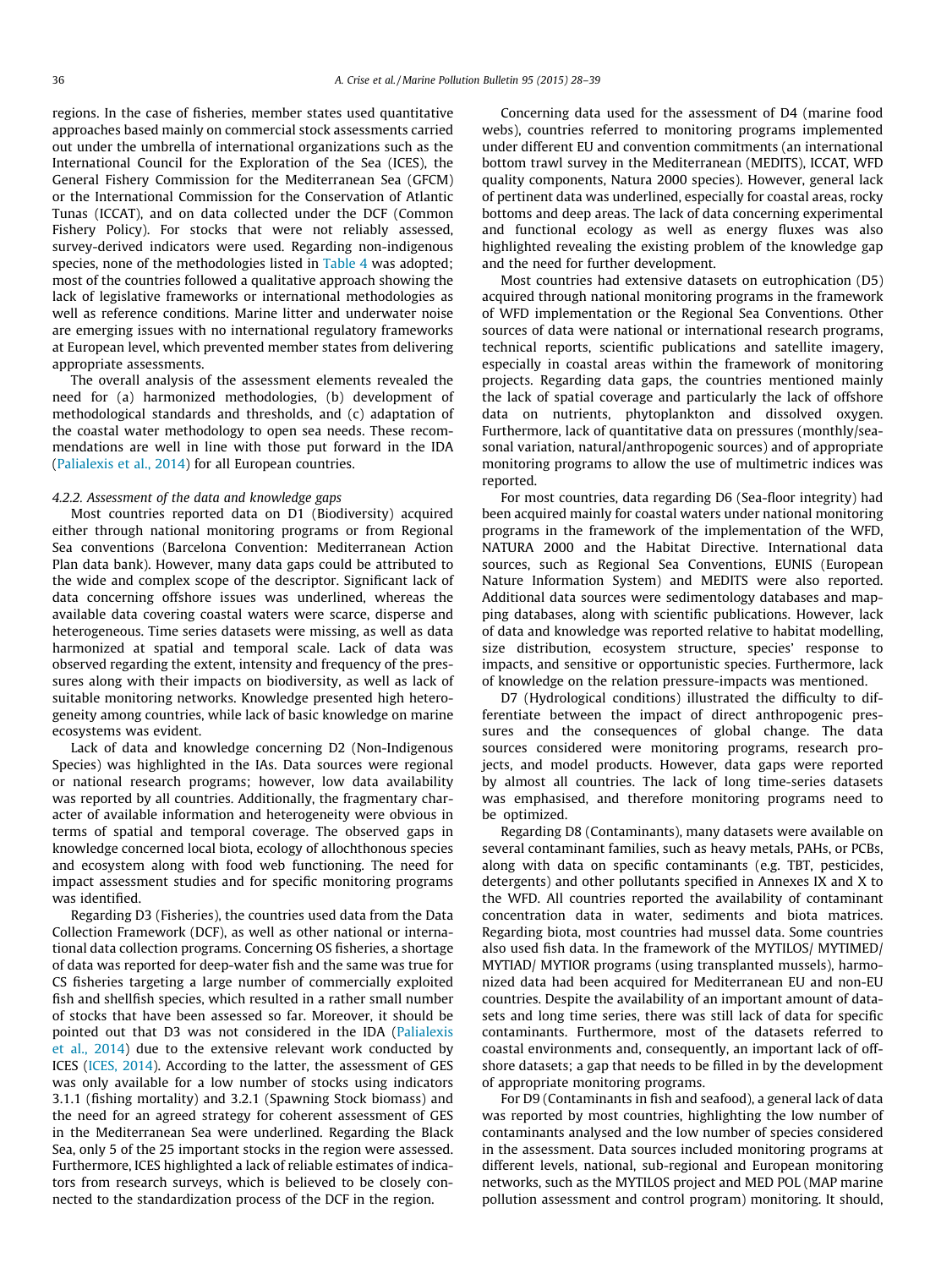<span id="page-9-0"></span>however, be noted that these monitoring networks do not aim to monitor the contaminant levels in products placed on the market.

Data on D10 (Marine litter) was reported as scarce and often incoherent. Again, existing datasets concerned mostly the coastal environment. The lack of data for deep areas was reported, and it constituted a gap for the assessment of the environmental status regarding this descriptor. Lack of knowledge was also a major issue for this descriptor. Whenever available, data came from a few monitoring programs, specific research projects, programs led by NGOs or from MEDITS campaigns (which allowed data collection on seafloor litter). However, available data presented restricted spatial distribution, confirming gaps for most countries.

D11 (Underwater noise) was subject to a major lack of data and knowledge, and thus several countries were unable to include it in their assessment. Data sources referred to scientific publications, impact assessment studies and recording of activities from pressure indicator data.

The overall analysis of data and knowledge gaps in the IAs generally revealed (a) low data availability, (b) fragmented knowledge on biodiversity and ecosystem functioning, (c) limited and heterogeneous knowledge on the processes relating pressures and impacts, (d) the need for long-term time series datasets and (e) the need for establishing suitable monitoring networks.

#### 5. Discussion

In order to understand correctly the pressure/impact tables produced ([Tables 2 and 3\)](#page-4-0), some additional comments are required. Firstly, even if the PERSEUS reports did not explicitly mention it, our analysis showed the existence of uneven spatial and temporal distribution of data and information: there was a clear North– South ''data and knowledge gradient'' due to the chronic scarcity of marine data availability in all the disciplines. This reflects the comparatively larger effort in marine observation carried out in the European sector of the Mediterranean Sea. Similar but less pronounced decrease in data and information was observed along the West–East direction, mainly due to the same reasons.

Similar difficulties were found for the open sea in comparison with coastal systems, where the relative easiness in the observational procedures and the less demanding infrastructures produced a larger amount of data. The relative abundance of coastal data was, however, somehow misleading because the distribution was uneven and often reflected the presence of marine biological stations.

Another relevant factor was the different scales of the processes involved in coastal systems vs open waters. The baroclinic Rossby radius of deformation (that is usually used to define the mesoscale) in coastal areas can be one-to-two orders of magnitude smaller than in the open ocean (being inversely proportional to the depth). Since the mesoscale and sub-mesoscale processes deeply influence the spatial and temporal patchiness of chemical and biological parameters, the sampling rate must be higher in order to sample the signals correctly. Thus, even relatively highly sampled coastal areas cannot retain the complexity of the biogeochemical dynamics in all its aspects. The relatively large number of bioprovinces (areas with coherent seasonal variability of key biological variables) present in SES (i.e. [Bianchi and Morri, 2000; D'Ortenzio](#page-11-0) [and Ribera d'Alcalà, 2009](#page-11-0)) confirms the differences between coastal and open sea processes, but also reaffirm the speciality of the Mediterranean Sea calling for more detailed spatial investigation of the open waters.

The independent analysis of data gaps carried out by exploiting the present knowledge for PERSEUS and by in depth analysis of SES IAs produced interesting results that are summarized in [Table 4.](#page-7-0) The PERSEUS evaluation retains the difference between open sea and coastal hot spots while the IAs review does not explicitly account for this difference, even if this issue has been mentioned now and then in the reports. In both assessments, data availability relative to non-indigenous species, marine food webs, marine litter and underwater noise was rated as poor both in IAs and in coastal and open waters. In this case there is a perfect alignment in the opinions of the two communities. In the case of biological diversity, commercially exploited fish and shell fish, eutrophication, contaminants and contaminants in seafood, the prevailing opinion of medium-to-high (eutrophication) data abundance is confirmed only in the IAs and in the coastal evaluation. Conversely, in the open sea only pressures related to nutrient dynamics and ocean circulation (related but not equivalent to eutrophication and hydrographical conditions) are supported by a sufficient data base. This leads to the tentative conclusion that IAs, aimed at responding to the requirements of the MSFD criteria, tended to extrapolate the existing information (mainly along the coasts) to the open seas. This is a major pitfall in IAs, since the analysis of the pressure/impact tables show how, even considering similar pressures, the states, gaps and impacts are clearly different.

The PERSEUS approach and the IAs both agreed on the substantial lack of knowledge for many descriptors. The IAs identified more prominent gaps in biodiversity, NIS, food webs, marine litter and noise, while PERSEUS started to list some of the pressures that are better known or that can be tackled (at least partially) during the project lifetime (marine litter and underwater noise). PERSEUS, however, tried to identify some specific research themes (listed in the third column of [Tables 2 and 3\)](#page-4-0) needed to reach a better insight of the (eco) systems for their efficient management.

A very poor knowledge of mechanisms and processes governing the D1 (Biodiversity) descriptor has been acknowledged both by knowledge synthesis and IAs assessment. Even if the quantity of observations for some coastal areas has increased in recent years (see [Table 4](#page-7-0)), the assessment of governing mechanisms that rule biodiversity in the marine environment is still at its early stage (e.g. there are no benchmarks for the assessment) because of the intrinsic difficulties in collecting multidisciplinary datasets with the appropriate sampling strategies accounting for the peculiar traits of marine ecosystems. Semi-qualitative evaluations have been based on a subset of organisms, with a robust taxonomic profile, which have been recorded over decades and whose abundance might be plotted over time. However, this would not provide an assessment of the trend in biodiversity but only of the trend in community composition. Some information is available from the decrease in species richness of highly impacted environments, which have been monitored over the last decades because of being hot spots, e.g. the Black Sea ([Kideys, 2002](#page-11-0)). Another reason specific to the pelagic environment, where a key role is played by unicellular plankton, is that a clear definition of diversity is not yet available.

Both IAs analysis and the knowledge synthesis process agree that food web structure is not known with enough detail to answer the D4 question (Marine food webs). Despite the fundamental contributions during the last century in providing general patterns for the structure of the marine food web (i.e. [Longhurst, 2010](#page-11-0); for an overview of the pelagic environment), new views are emerging on the different components of the food webs, which show a much higher complexity than previously thought. Changes that might be ongoing but are presently overlooked in certain processes can be therefore more difficult to be assessed. A few hypotheses, e.g. the impact of removing large predators from the ocean by inten-sive fishery [\(Daskalov, 2002](#page-11-0)) or strongly increasing nutrient inputs in semi-enclosed coastal sites have been put forward and to some extent have been reflected in the reports, but there is no systematic analysis of the food webs as such.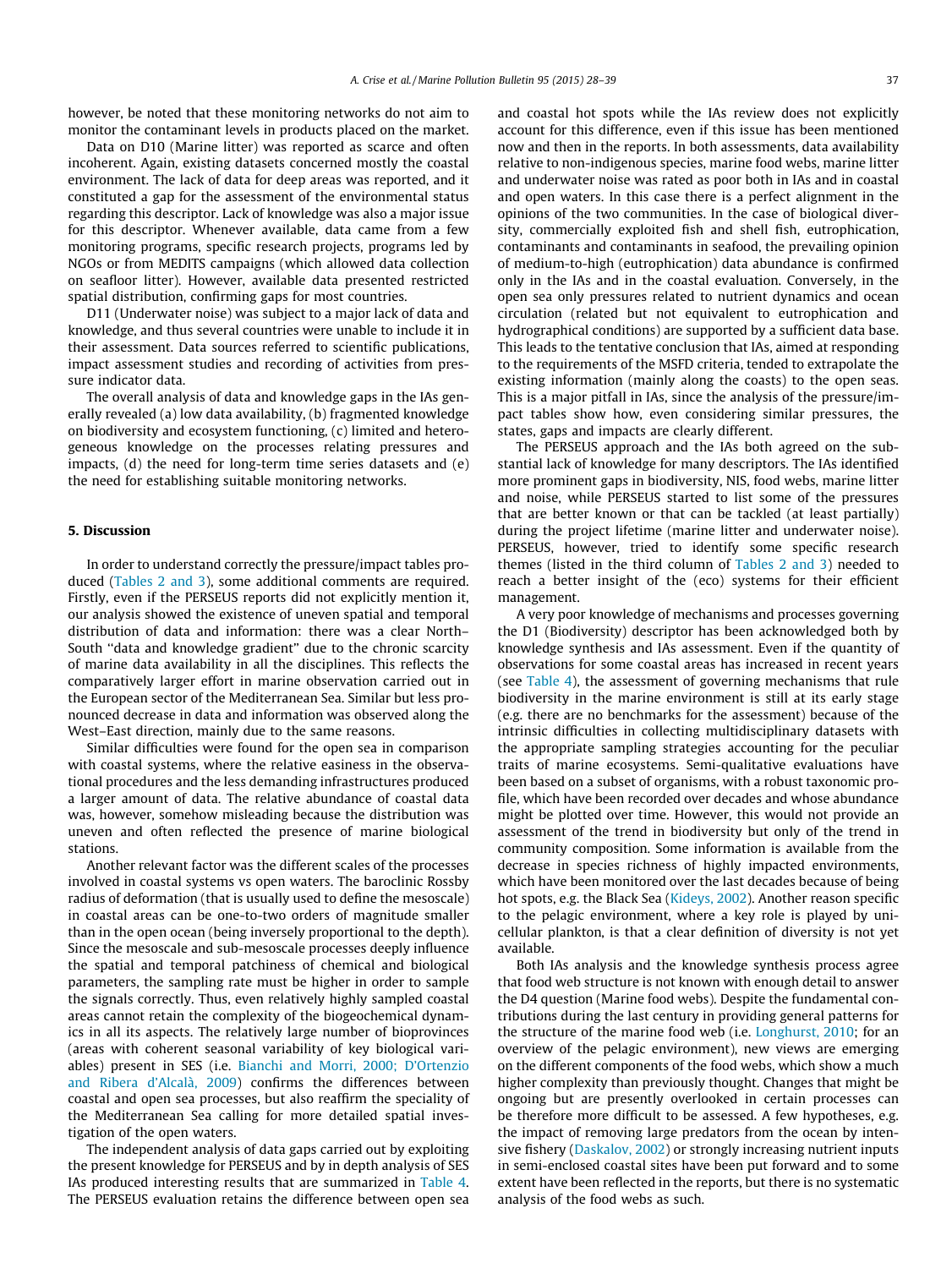It is worth noting that biodiversity and food webs, including the microbial loop, are in fact the essential trait of ecosystem functioning and that their poor coverage anticipates the difficulties in producing a sound assessment of the Environmental Status and effectiveness of mitigation measures.

The role played by gelatinous macrozooplankton in the marine ecosystem and its impact on socio-economic activities and on human health was not sufficiently highlighted, but emerged clearly from the scientific analyses of recent data and the success of the Jelly Fish Spotting campaign promoted within PERSEUS. Increased in-depth knowledge of the behaviour and ecology of these species seems therefore timely, owing to the fact that they directly and indirectly affect many descriptors.

A cross cutting theme, which was not properly considered, is related to the resistance and resilience of the ecosystems. The combined analysis of pressures and impacts shows that pressures are not always directly related to the impacts and that the typical response time of the (eco) system is largely unknown. This means that the absence of evident modifications in the environmental status does not automatically imply the absence of driving pressures. Conversely, even if mitigation measures are adopted to reduce the pressures, the improvement of the environmental status will depend on the response time of the ecosystem and the strength of the pressures. Pressures indeed can drive an ecosystem out of its equilibrium, by creating a (potentially) irreversible regime shift.

The time scale of ecosystem response to external perturbations should also be considered during the monitoring phase: even if a set of measures is adopted the eventual improvement can heavily depend of the ecosystem time scale of reaction. This delay should be carefully considered when planning the MSFD monitoring phase.

An open and urgent question is how the GES can be influenced by the cumulative effects of multiple stressors. Multiple and sometimes complex interactions occur or are anticipated between the different natural and anthropogenic pressures ([MERMEX group,](#page-11-0) [2011\)](#page-11-0). Ecosystem response to concomitant multiple stressors is known to be non-linear and its resilience is reduced if compared to the impact of the same stressors applied one-by-one (e.g. [Crain et al., 2008\)](#page-11-0). This may result in reducing the ranges of indicators where GES is defined. Besides levels, the typical rate of the induced change should be considered since it is frequently (but not always) much faster when induced by humans.

#### 6. Conclusions

The results obtained during the first phase of the PERSEUS project exploit its international dimension and the scientific excellence of the consortium by implementing a truly transnational science-based bottom-up approach in assessing major natural and anthropogenic pressures (i.e. vectors of change) in open seas, and choke points (i.e. straits, coastal 'hot spots'). At the same time, a joint independent analysis of the Initial Assessment documents from SES member states (top-down driven by the MSFD implementation requirements) has been carried out. In this article these two complementary approaches have been compared, in order to elicit, presenting light of current best knowledge, the gaps in data and in understanding processes and their mutual interactions.

The major achievements can be summarized as follows:

- The PERSEUS approach privileged an overview of the pressures and their roles in altering the environmental status identifying their impacts.
- The science-based consolidated evidence dictated a dual approach for PERSEUS retrospective analysis: the first applied to large scale processes considered as pressures for open sea

environmental status, the second one considering coastal hot spots where a superposition of different pressures is present (IAs did not discriminate coastal vs open waters).

- The PERSEUS approach and the analysis of IAs documents exhibit a striking correspondence in data and knowledge gaps analysis, despite the differences in the communities producing the reports, the data bases and the methodologies adopted. Five (6 in the case of PERSEUS) over 11 descriptors suffer scarcity of data.
- There is a large consensus supporting the statement of Commission Decision 2010/477 EU on the substantial need to develop additional knowledge and understanding to implement GES in a truly science-based way. So far, some of the indicators resulted to be almost impossible to be evaluated for operational purposes (e.g. those related to biodiversity, food web structure, marine litter and microplastics, underwater noise and energy input due to human activities).
- No evidence of eutrophication processes has been found or any risk of substantial modification of trophic conditions is foreseen for SES open waters. A potential modification of the stratification due to global warming instead can reinforce the oligotrophic regime typical of the Mediterranean Sea. Despite the presence of eutrophic conditions in some hot spots, contradictory examples have been found in some coastal waters.
- A number of additional targeted scientific priorities have been identified for SES to help reduce the uncertainties and the gaps in data and knowledge in the case of open seas and coastal hot spots. These have been reported in the pressure/impact tables. Among them, the largest gap consists in the lack of a proper understanding of marine biological diversity and food web functioning, which is far to be operational and deserves a targeted study, being the backbone of any holistic approach to the management of the marine environment.

As a general suggestion, the precautionary principle should be adopted in all cases where the Communication from the Commission ([European Commission, 2000\)](#page-11-0) conditions can be applied. In addition, new scientific tools are becoming mature enough to evaluate the effectiveness and the associated risks of the mitigation actions and measures. Adaptive scenario analyses incorporating also the socio-economic component (i.e. PERSEUS Adaptive Policy Tool Box) and decision support systems are two relevant examples. These tools should increasingly be used for the assessment of the response of marine ecosystems, whose uncertainty is and will be an intrinsic feature of such 'highly non-linear' complex systems.

It is also commendable that the scope of the MSFD will go beyond a reductionist definition of 'impacts' in order to assess 'impacts' at the level of ecosystem functioning. PERSEUS made an effort to put in practice this vision, though focusing on the robustness of inferred links between pressures (perturbations), which are easier to quantify, once selected, and the impacts, i.e. changes in the state of the ecosystem.

In conclusion, with this article we tried to demonstrate how the PERSEUS approach added value to a common effort of a large scientific community to obtain a sound and extensive analysis and state-of-art of knowledge and understanding of the Southern European Seas state.

#### Acknowledgment

This work has been partially funded by the EC FP7 PERSEUS Project (Grant. Agr. 287600) The leading author wish to thank Penny Marinou for the careful revision of the text.